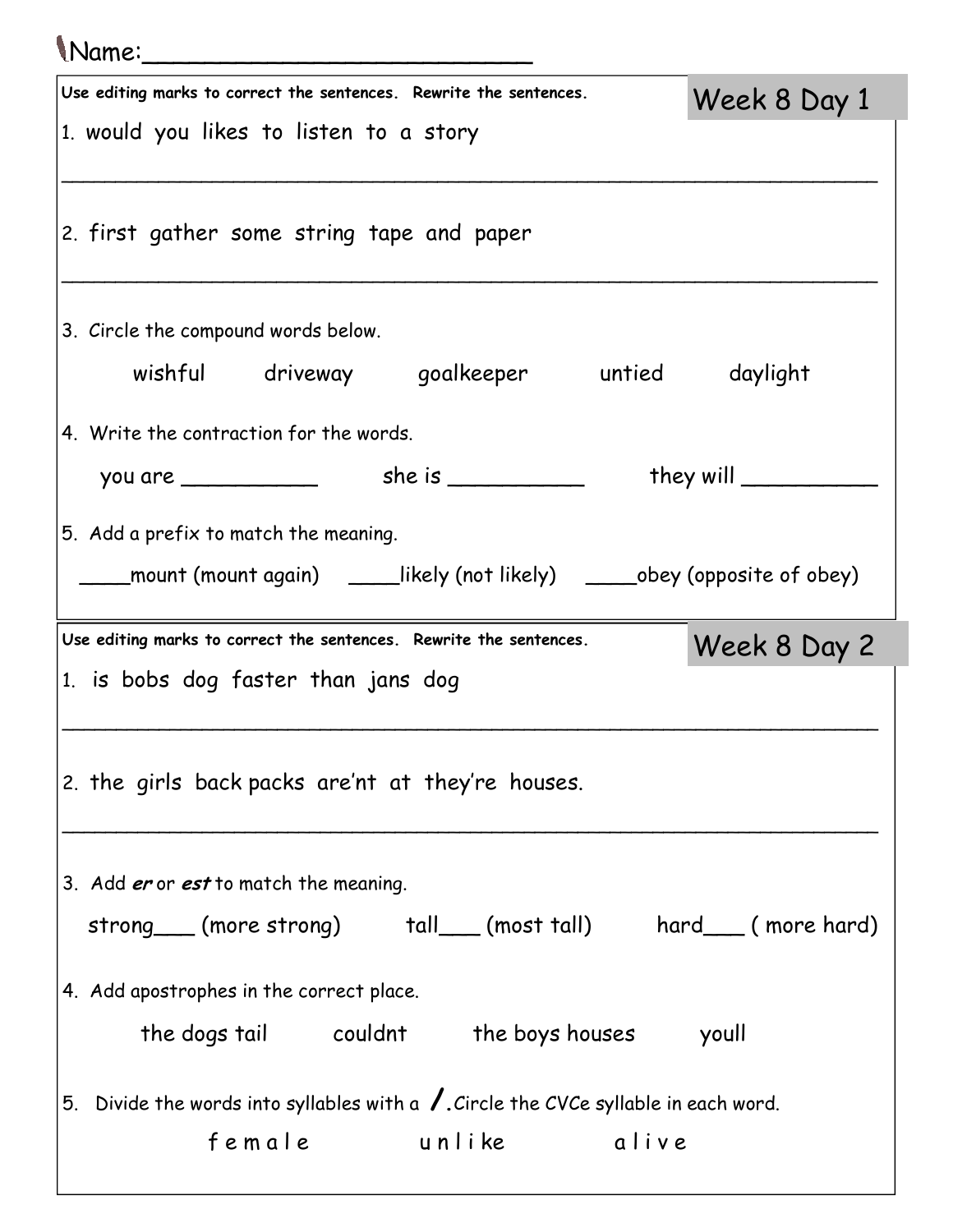## Name:\_\_\_\_\_\_\_\_\_\_\_\_\_\_\_\_\_\_\_\_\_\_\_\_\_

|                                        | Use editing marks to correct the sentences. Rewrite the sentences. | Week 8 Day 3   |
|----------------------------------------|--------------------------------------------------------------------|----------------|
|                                        | 1. we delivered roses to mrs millers class room                    |                |
|                                        |                                                                    |                |
|                                        | 2. we couldnt padle jons boat up the river                         |                |
| 3. Write the plural form of the nouns. |                                                                    |                |
| mouse $\_\_$                           | $\mathsf{lady} \_\_\_\_\_\_\_\_\_\_\_\_\_\_\_\_\_\_\_\_\_\_\_\_$   |                |
|                                        | 4. Write the past tense form of the words below.                   |                |
|                                        |                                                                    | tell           |
| 5. Circle the proper nouns below.      |                                                                    |                |
|                                        | car The Three Little Pigs                                          | Wanda New York |
|                                        |                                                                    |                |
|                                        | Use editing marks to correct the sentences. Rewrite the sentences. | Week 8 Day 4   |
|                                        |                                                                    |                |
|                                        | 1. janets cat are biggest than mine cat                            |                |
|                                        |                                                                    |                |
|                                        |                                                                    |                |
|                                        | 2. kendras favorite months is may june and july                    |                |
|                                        |                                                                    |                |
|                                        | 3. Write the word that goes with the abbreviation.                 |                |
|                                        |                                                                    |                |
| 4. Which word means in a careful way?  |                                                                    |                |
|                                        | careless carely carefully recareful                                |                |
|                                        | 5. Rewrite the word in (parentheses) to make it a possessive.      |                |
|                                        | the (tigers) tails the _____________ tails                         |                |